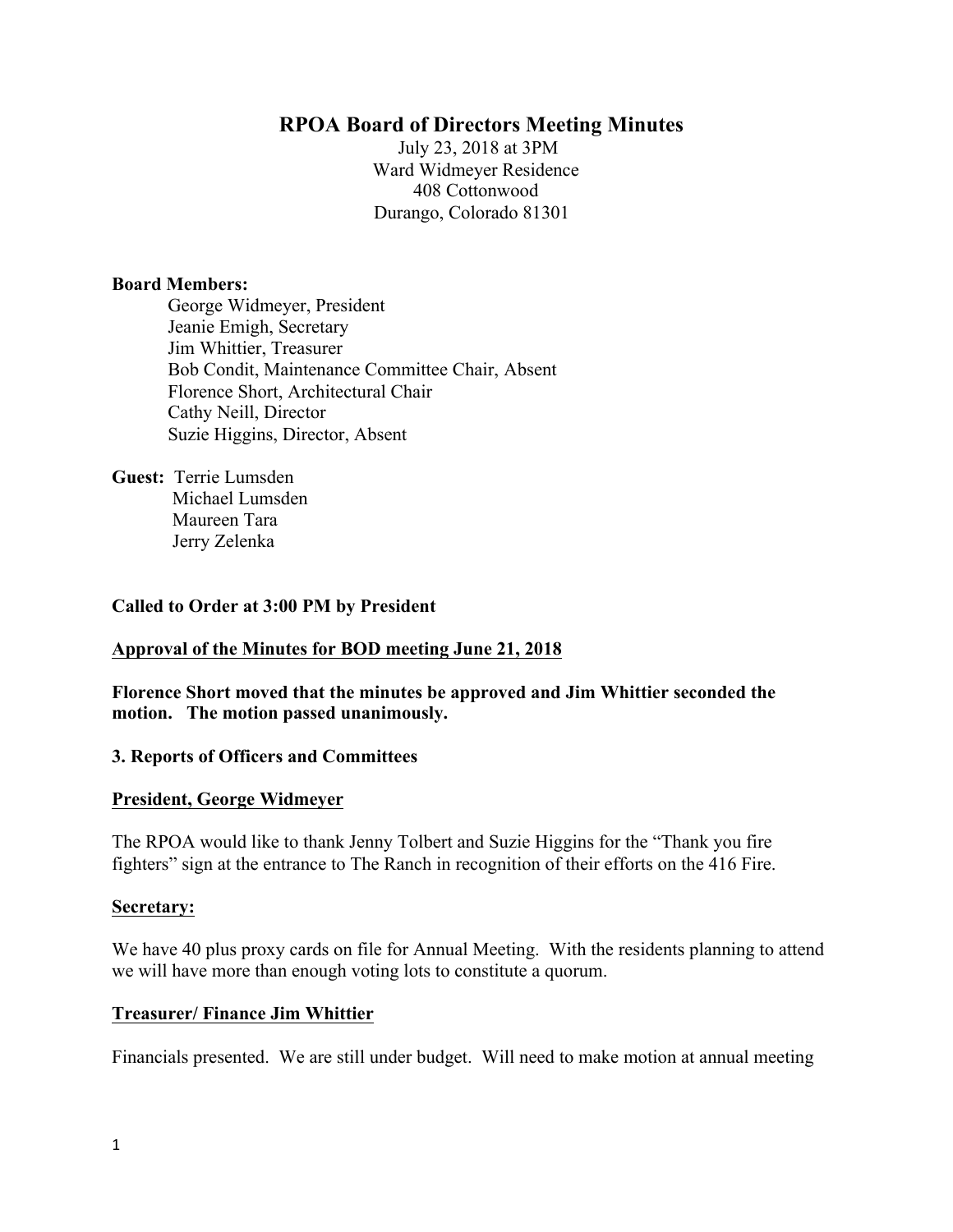to move excess funds to reserve. In addition, financials including budget information will be presented at the Annual Meeting. It requires 2/3rds of members to vote to not approve the budget.

All assessments have been paid with the exception of one owner who has to make a final ½ payment in July. Interest will be charged per the by-laws on this payment.

### **Architectural: Florence Short**

### **Repainting & Staining**

Permission has been given to Lot 105, Lot 61, and Lot 60.

#### **Air Conditioning:**

Lot 30 given permission to install low decibel AC with lattice fence

#### **Deck Approval:**

Lot 83 given permission to install new deck.

#### **Landscaping:**

Lot 83 given permission to redo landscaping and install decorative arch.

# **Roofing:**

Lot 108 given permission to install new roof.

#### **Removal of Trees:**

Lot 108 given permission to remove trees.

#### **Violation:**

Ongoing issues with installation of air conditioner on Lot 84. Owners did not submit application and there have been issues with noise. The closest neighbor wishes to work with owners to resolve noise issue. However, lot owners failed to follow DCCRs. in getting permission to install their unit. If that had done the noise issues could have been avoided.

**Florence Short moved and Cathy Neill seconded that the owners of Lot 84 be fined a sum of \$275 for failure to receive architectural approval before the installation of an air conditioner. The board voted unanimously to impose the fine. The owners will be notified by mail.**

#### **Maintenance:**

Head gates for the Animas Ditch have been turned off due to the high concentration of ash and clay in the water that will damage our pumps and individual owner's irrigation systems. George is monitoring situation and will open head gates and irrigation system when safe to do so.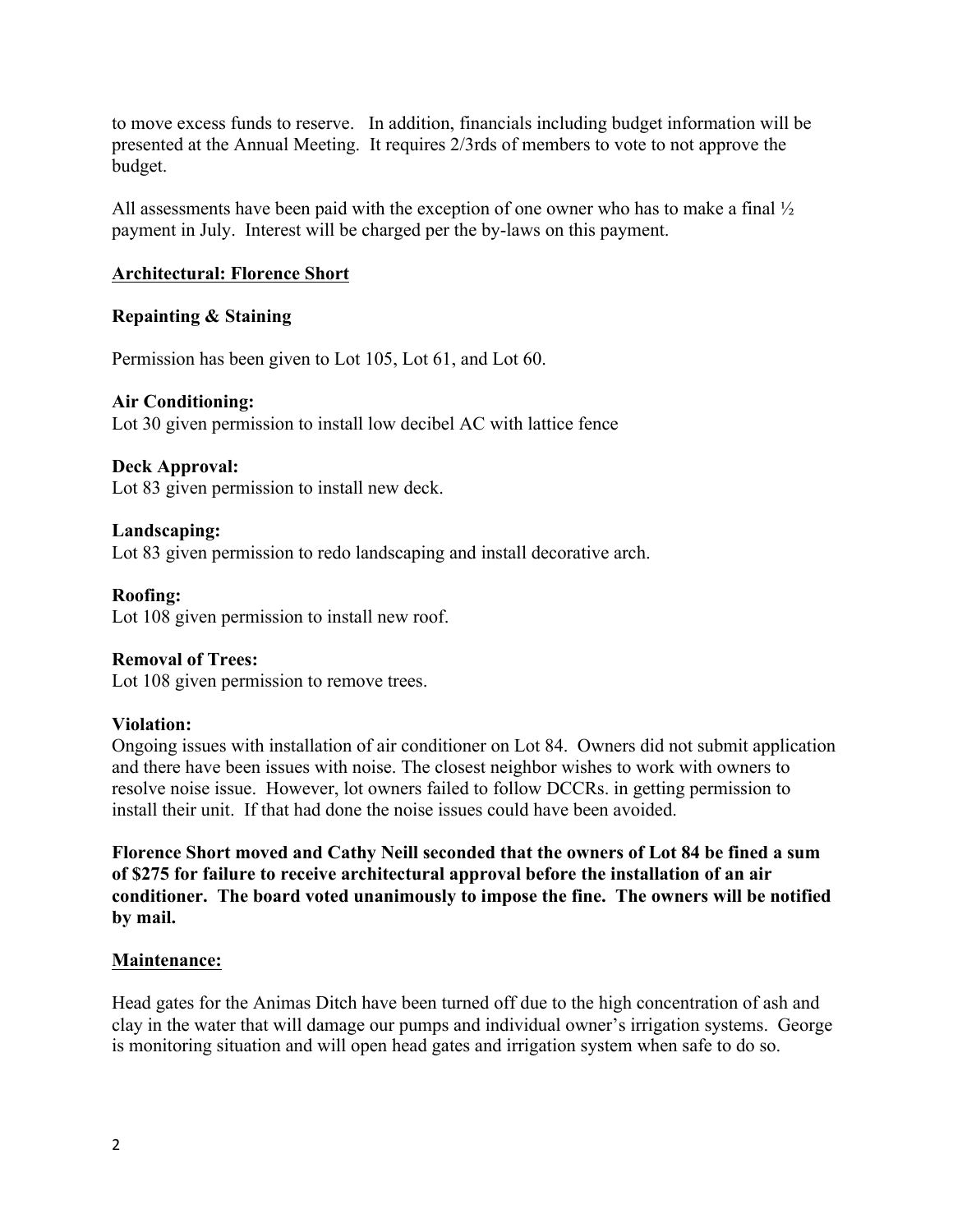**Jim Whittier made a motion that BOD approval be given prior to the head gates and irrigation systems being reactivated. Florence Short seconded and the motion carried unanimously. George will seek BOD approval of plans to activate irrigation via email.** 

At owners' request the date for fall clean-up has been moved to August 20, 2018. This will be announced at Annual Meeting. We will be seeking a grant from FireWise to cover this cost.

In addition, a clean-up day in the reserve will be scheduled at announced at the Annual Meeting. EarthScapes will join in this effort.

Latigo pump is out of commission and cannot be repaired. It is 18 years old. A new one is on order.

## **Nominating:**

Candida Bush will be able to serve on the board for the upcoming 3-year term and her name will remain on the ballot. At present no one is willing to serve as board president.

## **4. Items requiring discussion and action:**

## **a. Plan for Annual Meeting**:

The agenda for the upcoming Annual Meeting remains the same. All ballots and agenda will be provided.

## **b. Stocking of Fish**:

Despite the board's unanimous vote on April 17, 2018 which was reaffirmed at the BOD Meeting on May 14, 2018 not to stock fish in the ponds, a homeowner ordered and stocked the ponds on June 26, 2018. The owner had received and confirmed email sent on April 25, 2018 that no fish were to be ordered or stocked and attended the BOD meeting On May 14, 2018.

A lengthy discussion ensued and the homeowner stated he has ordered fish for 20 years and did not understand he needed board approval to do so this year. The invoice was paid as both George and Jim felt that the hatchery was not responsible for this error. The homeowner acknowledges he made a mistake in stocking the ponds.

Because the water to the ponds has been shut off there are a number of dead and dying fish that need to be removed. The homeowner agreed to remove the dead and dying fish.

## **Jim Whittier moved and Cathy Neill seconded that the homeowner be sanctioned for going against board direction in ordering and stocking fish in the ponds but that no penalty should be imposed. The motion carried unanimously**.

In addition, because we will continue to face drought and possibly poor water conditions in the ponds in the coming years**, Jeanie Emigh moved and Jim Whittier seconded that going**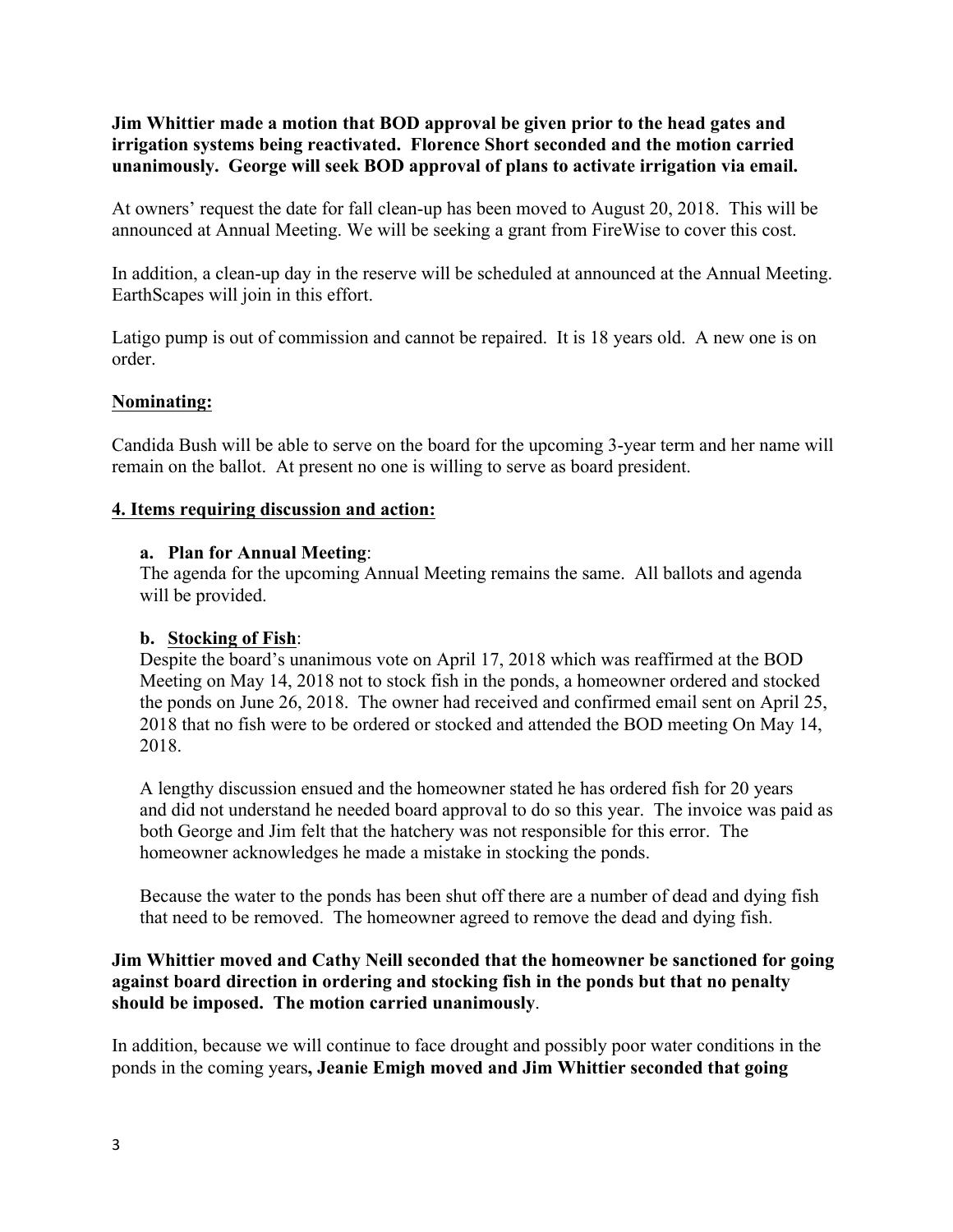#### **forward no fish are to be ordered or stocked in the ponds without prior written approval of the board. This motion carried unanimously.**

This will be confirmed with an email to the homeowner who orders fish indicating the above to avoid any confusion regarding the stocking of the ponds. The homeowner said he understood that he must have prior written approval from the BOD to stock the ponds going forward.

**c. Street lighting & Roads:** Due to the fire and flood situation faced by the Ranch Jeanie recommended we delay street light installation until next year. The board agreed. This will be reviewed at Annual Meeting. In addition, George will seek engineering input regarding resealing roads and see if that can also be delayed one year without causing undue damage to roads.

### **5. New Business:**

a. **Landscaping west of Tennis Court:** 

Susie Higgins requested discussion of this issue but was not in attendance at the meeting. She along with Scott Voss and Jenny Tolbert cleaned out the weeds from the area. There is money in the budget to landscape this area but someone will have to take on this project and bring proposals to the board to approve the disbursement of funds for this project.

- b. **Complaints:** Two complaints have been received by the board. One involves barking dogs and the other cigar smoking on a deck with smoke entering neighbors 'home. The board president will send letters to the owners involved seeking resolution of the problems.
- c. **Drought Fire, Flooding**: FireWise assessment of The Ranch was emailed to all owners. The number one improvement we can make is to eliminate cedar shake roofs. In addition, we need to work on creating a defensible space in the reserve area as well as the landscaping around the front of the development.

A defensible space in the reserve requires us to trim up trees and remove ground debris to lessen the chance of fire spreading by creating a 30-foot clean area. This does not mean removal of all trees and vegetation. A work party is being scheduled to start this process. George's committee to work on this includes Doug Collins, Frank Lee, Sheila Lee, Scott Moran, Louis Prestwood, Sam Foster, and Michael Lumsden.

In addition, we need to remove all the juniper bushes around the entry road and fence line along Hwy 550. This is of great concern to those owners living in the circle. We will need to work with Sam Foster on coming up with a suitable replacement for these bushes that will help provide a privacy barrier for those residents in the circle.

Homeowners are reminded that cleaning up and creating defensible spaces on their own property is their responsibility and they should address issues presented by FireWise regarding steps that owners need to undertake to accomplish this task. Individual